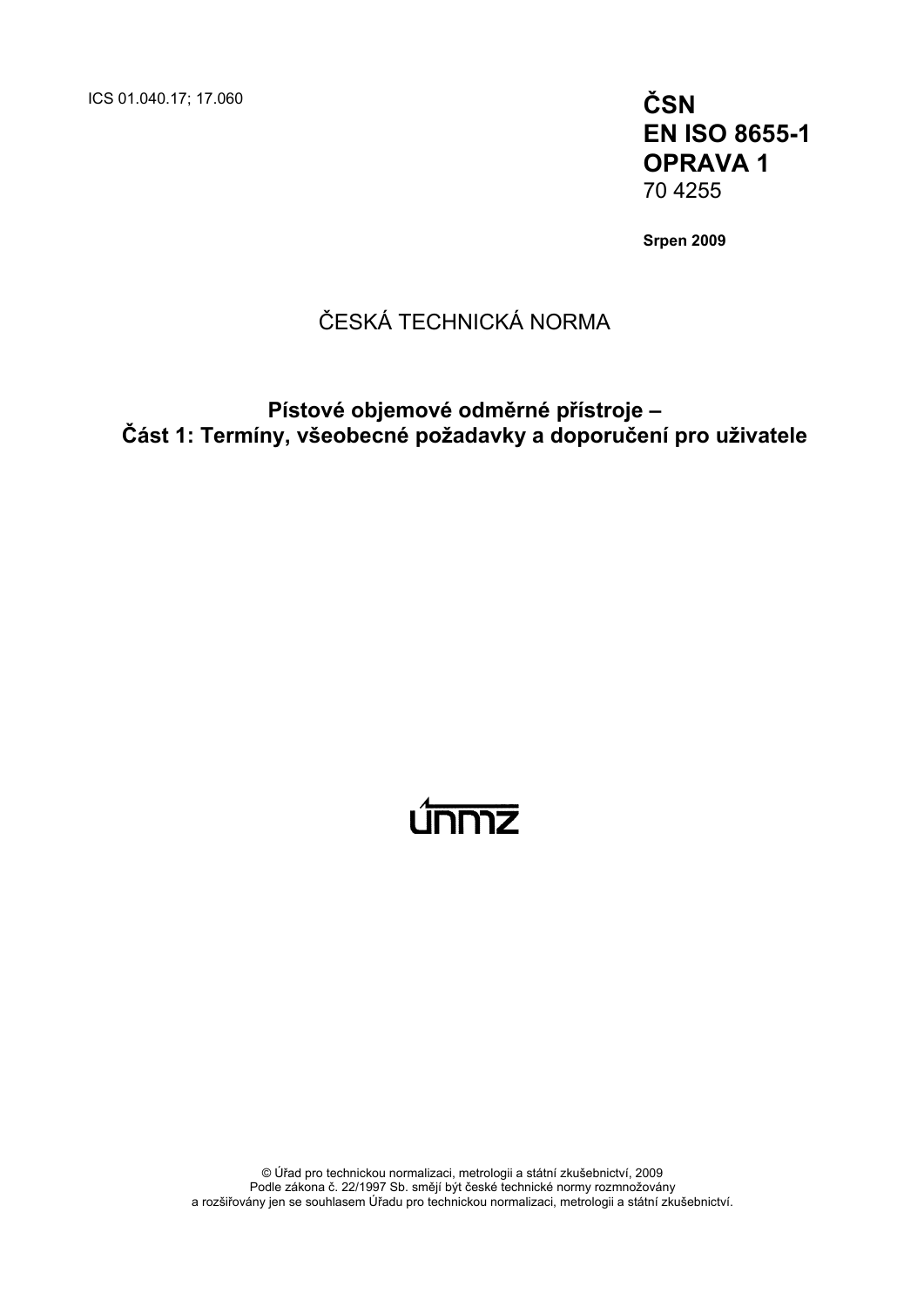ČSN EN ISO 8655-1 Opr. 1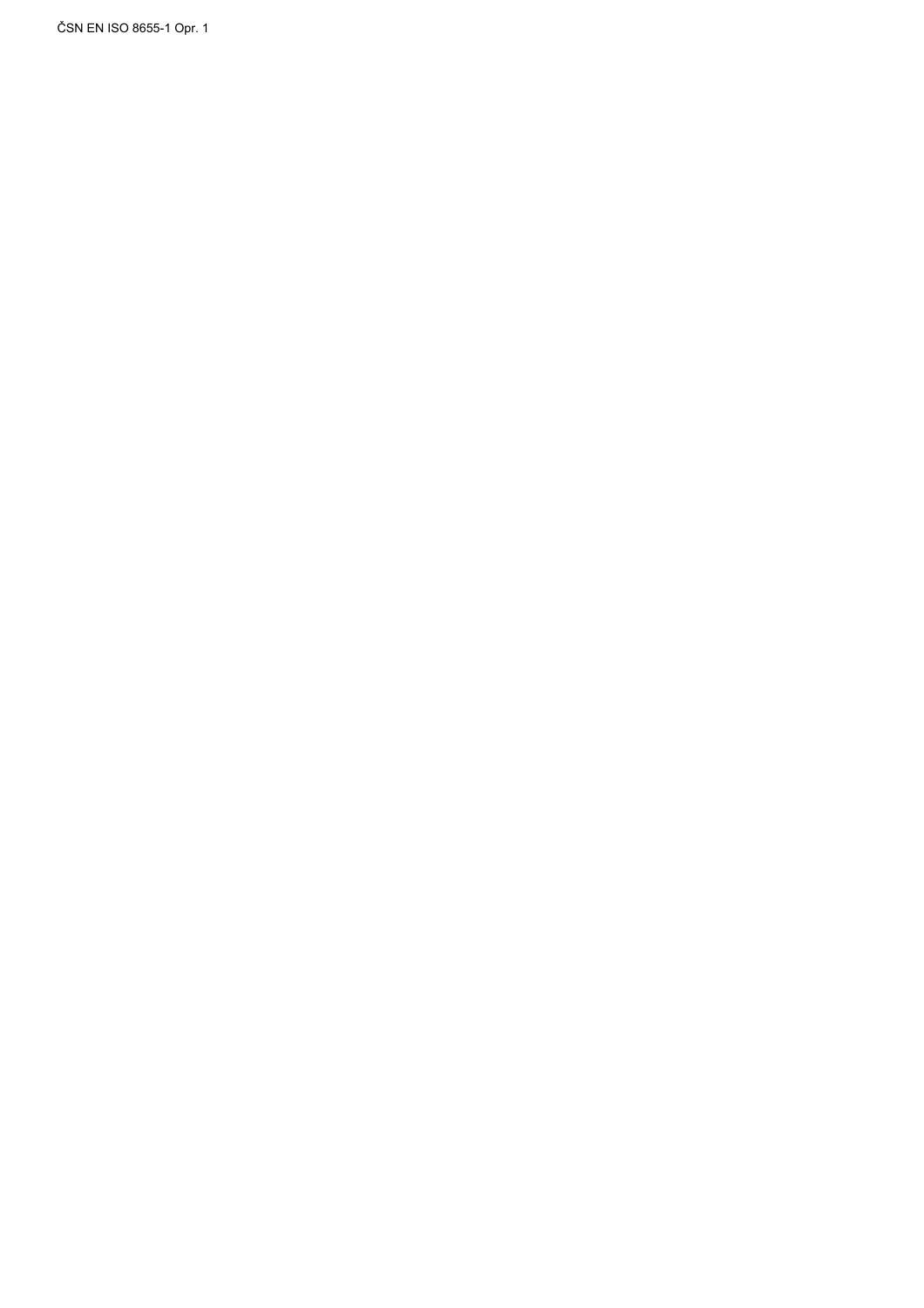### EUROPEAN STANDARD

## NORME EUROPÉENNE

### EUROPÄISCHE NORM

 **EN ISO 8655-1:2002/AC** 

 February 2009 Février 2009 Februar 2009

**ICS** 17.060; 01.040.17

English version Version Française Deutsche Fassung

 Piston-operated volumetric apparatus - Part 1: Terminology, general requirements and user recommendations (ISO 8655-1:2002/Cor 1:2008)

Appareils volumétriques à piston - Partie 1: Définitions, exigences générales et recommandations pour l'utilisateur (ISO 8655-1:2002/Cor 1:2008)

 Volumenmessgeräte mit Hubkolben - Teil 1: Begriffe, allgemeine Anforderungen und Gebrauchsempfehlungen (ISO 8655- 1:2002/Cor 1:2008)

This corrigendum becomes effective on 18 February 2009 for incorporation in the three official language versions of the EN.

Ce corrigendum prendra effet le 18 février 2009 pour incorporation dans les trois versions linguistiques officielles de la EN.

Die Berichtigung tritt am 18.Februar 2009 zur Einarbeitung in die drei offiziellen Sprachfassungen der EN in Kraft.



EUROPEAN COMMITTEE FOR STANDARDIZATION COMITÉ EUROPÉEN DE NORMALISATION EUROPÄISCHES KOMITEE FÜR NORMUNG

**Management Centre: Avenue Marnix 17, B-1000 Brussels** 

© 2009 CEN All rights of exploitation in any form and by any means reserved worldwide for CEN national Members. Tous droits d'exploitation sous quelque forme et de quelque manière que ce soit réservés dans le monde entier aux membres nationaux du CEN. Alle Rechte der Verwertung, gleich in welcher Form und in welchem Verfahren, sind weltweit den nationalen Mitgliedern

von CEN vorbehalten.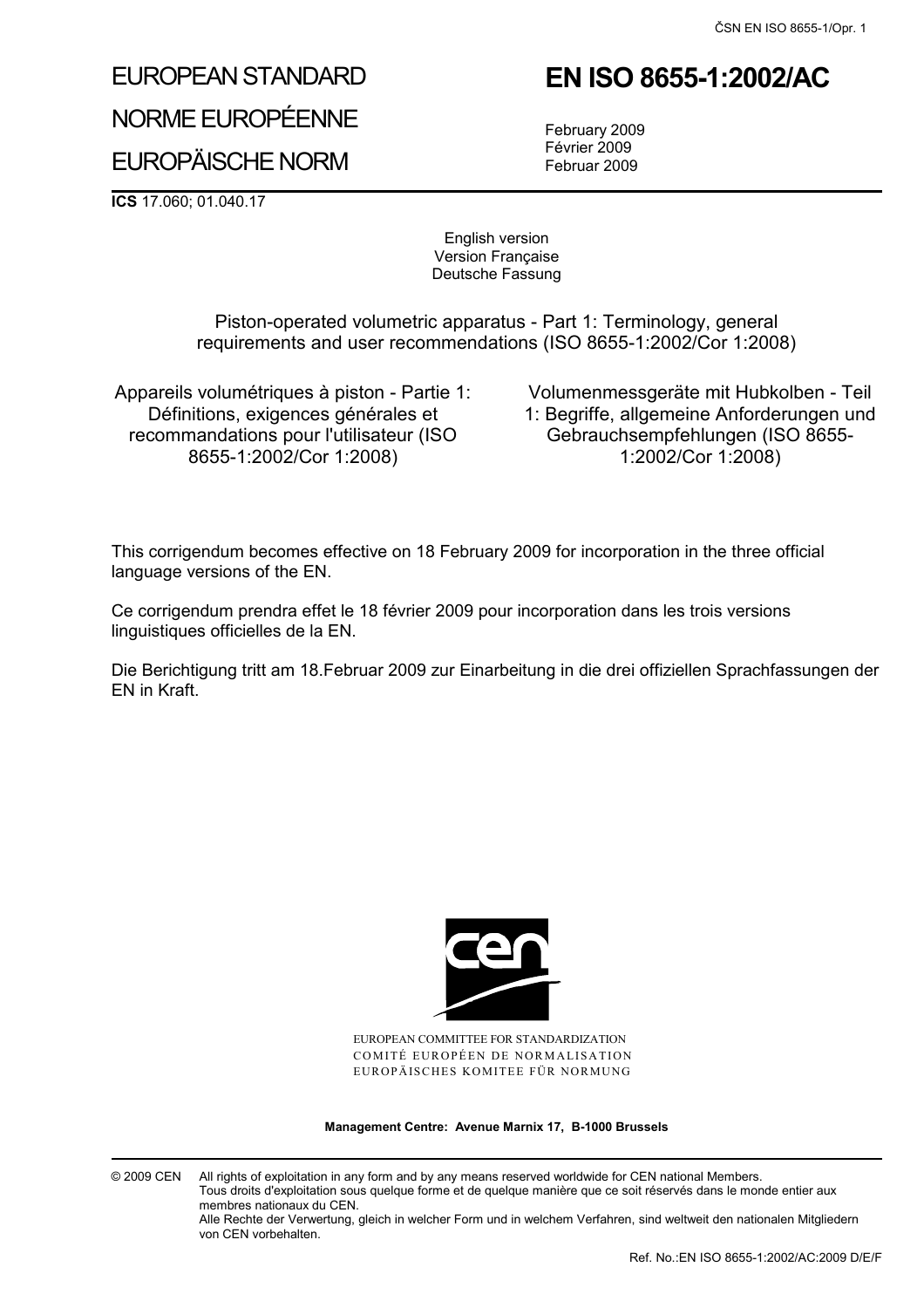ČSN EN ISO 8655-1 Opr. 1

### **EN ISO 8655-1:2002/AC:2009 (E)**

#### **Endorsement notice**

The text of ISO 8655-1:2002/Cor.1:2008 has been approved by CEN as a European Corrigendum without any modification.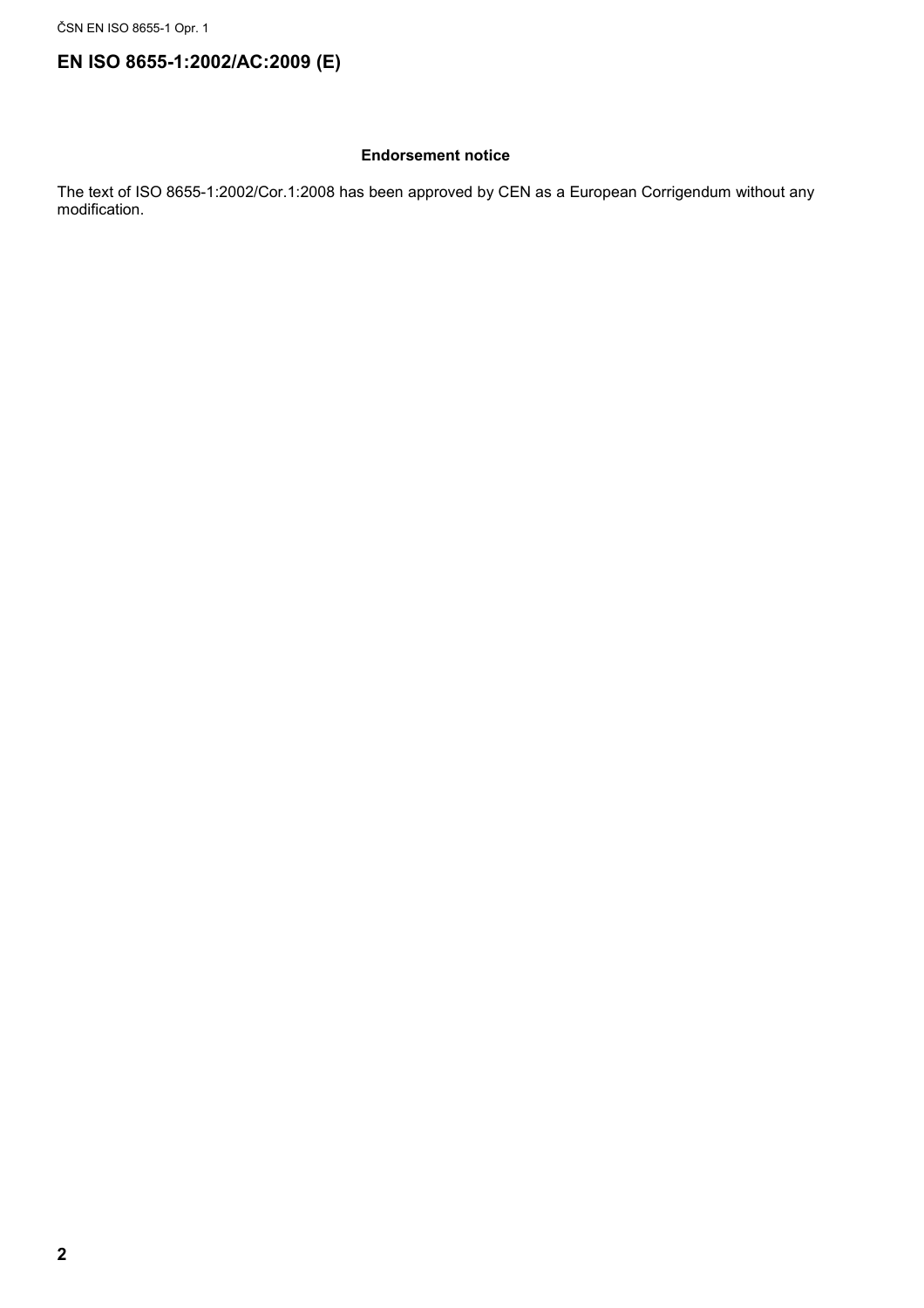

### **INTERNATIONAL STANDARD ISO 8655-1:2002**  TECHNICAL CORRIGENDUM 1

Published 2008-12-15

INTERNATIONAL ORGANIZATION FOR STANDARDIZATION • МЕЖДУНАРОДНАЯ ОРГАНИЗАЦИЯ ПО СТАНДАРТИЗАЦИИ • ORGANISATION INTERNATIONALE DE NORMALISATION

### **Piston-operated volumetric apparatus —**

### Part 1: **Terminology, general requirements and user recommendations**

TECHNICAL CORRIGENDUM 1

*Appareils volumétriques à piston — Partie 1: Définitions, exigences générales et recommandations pour l'utilisateur* 

*RECTIFICATIF TECHNIQUE 1*

Technical Corrigendum 1 to ISO 8655-1:2002 was prepared by Technical Committee ISO/TC 48, *Laboratory equipment*, Subcommittee SC 6, *Laboratory and volumetric ware*.

*Page iv, Foreword* 

Add the following part to the list of parts:

⎯ *Part 7: Non-gravimetric methods for the assessment of equipment performance* 

L

Delete "The following part is under preparation:" and the former title of part 7.

*Page 1, Scope* 

In the note, replace the third sentence with the following:

"Alternative test methods such as photometric and titrimetric methods are given in ISO 8655-7."

©ISO 2008 – All rights reserved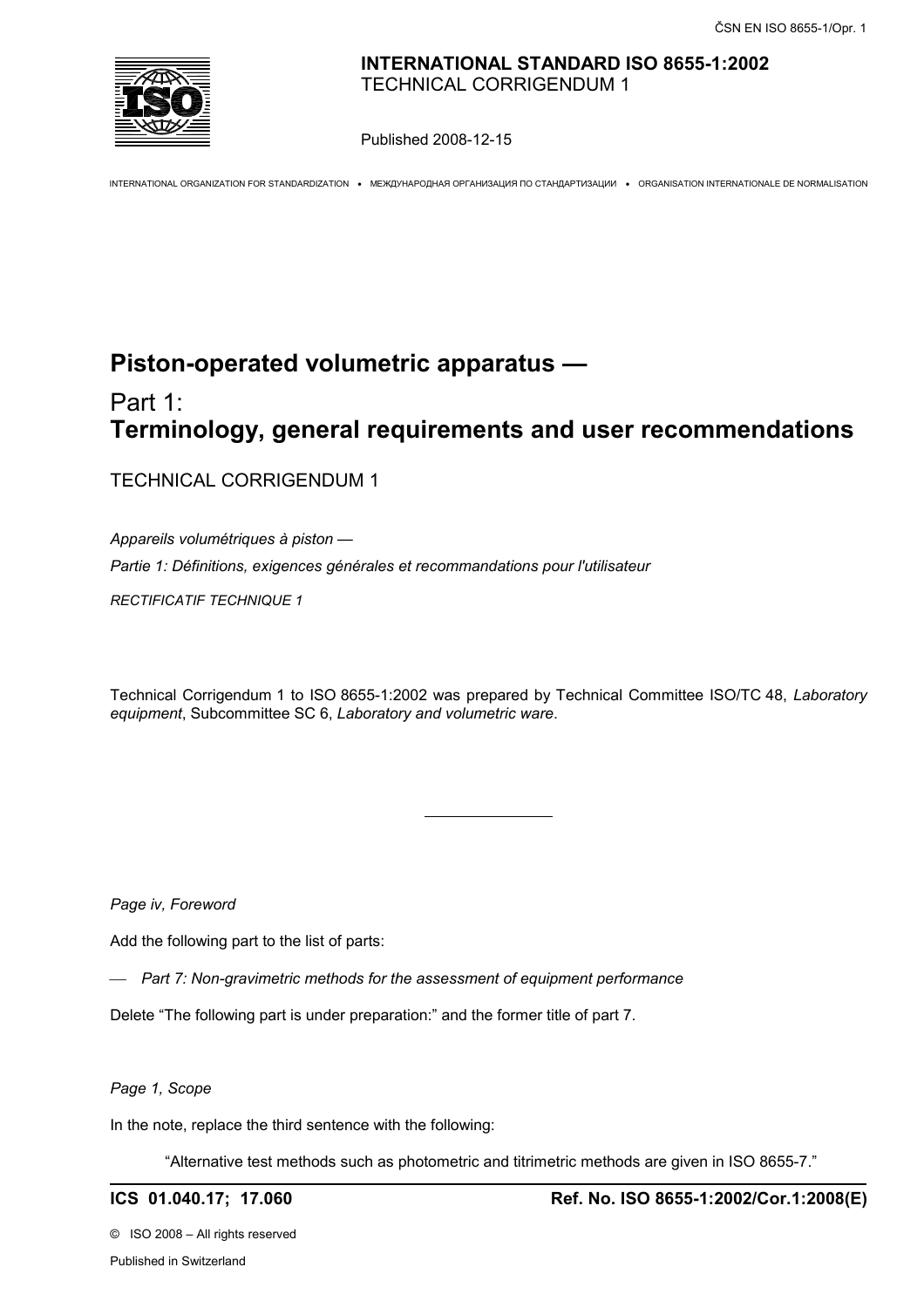ČSN EN ISO 8655-1 Opr. 1

### **ISO 8655-1:2002/Cor.1:2008(E)**

*Page 2, 3.1.2 (Note 1) and 3.1.3 (Note 1)* 

Replace "ISO 3534-1" with "ISO 3534-2".

*Page 3, 3.1.10* 

At the end of the definition, replace "20 °C" with "20 °C or 27 °C" to give:

### **3.1.10**

#### **adjustment**

〈piston-operated volumetric apparatus〉 manufacture of an apparatus within appropriate tolerances, or the supplier's setting of the apparatus, ensuring the metrological performance, as specified in the applicable part of ISO 8655, for a reference temperature of 20 °C or 27 °C

#### *Page 8, Annex A*

In the first column of the table, after "Uncertainty of measurement", delete the reference to table footnote b).

Replace table footnote b) with "The term is defined in ISO 3534-2."

#### *Page 9, Bibliography*

Replace Reference [1] with the following:

[1] ISO 3534-2, *Statistics — Vocabulary and symbols — Part 2: Applied statistics*

Replace Reference [5] with the following:

[5] ISO/IEC Guide 99, *International vocabulary of metrology — Basic and general concepts and associated terms (VIM)*